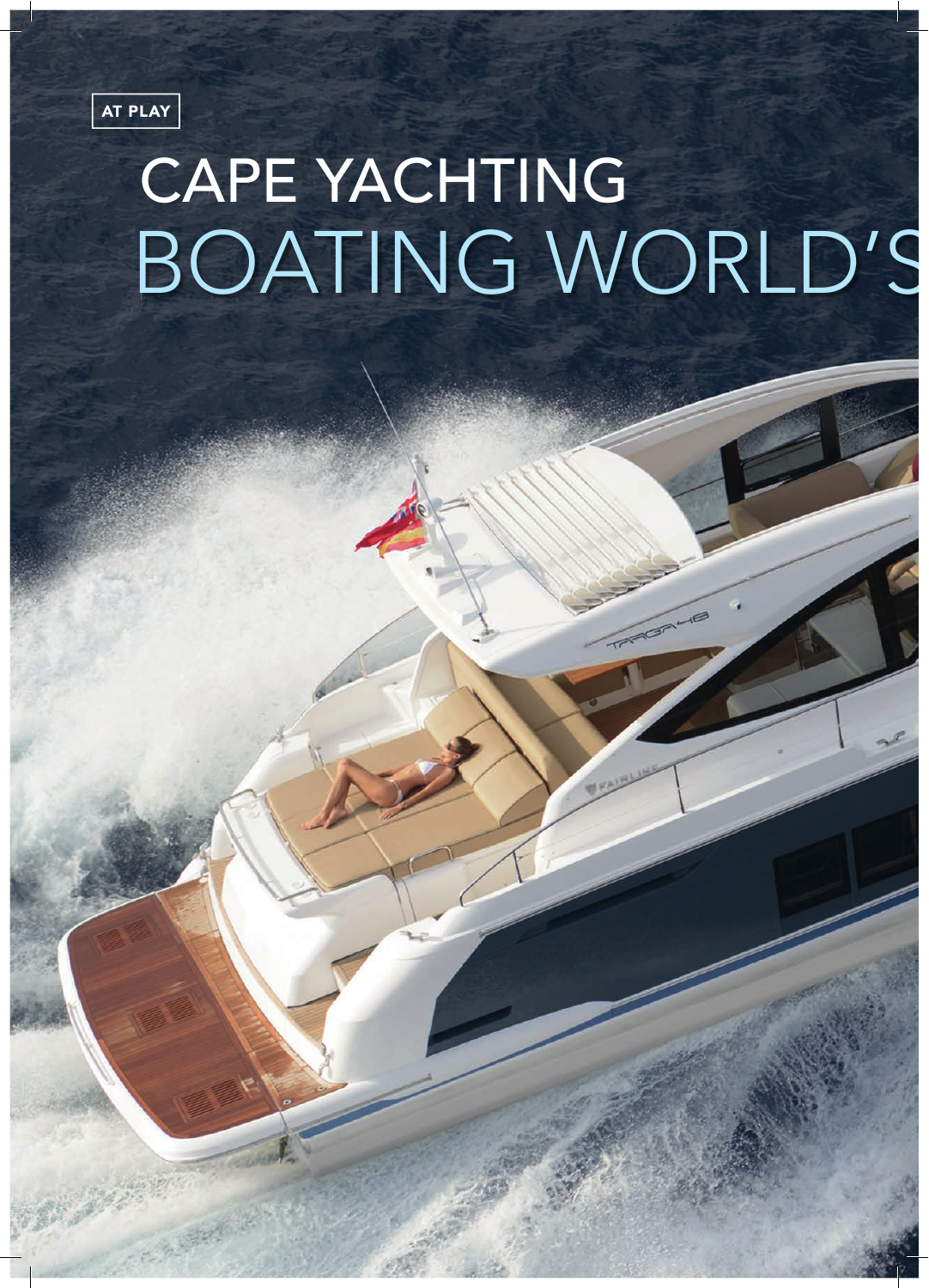## S TARGA

PROPERTY PAGES | 2 0 PROPERTY PAGES | 2 1

Yachting is called the king of sports and the sport of kings and for good reason, because when you hit the perfect conditions at sea with the right crew and the right yacht, nothing comes even close to the experience. It is a whole summer wrapped in one perfect day. But, they do sometimes call it the "Cape of Storms", so it is seriously worth being guided into the sport by the very best in the industry.